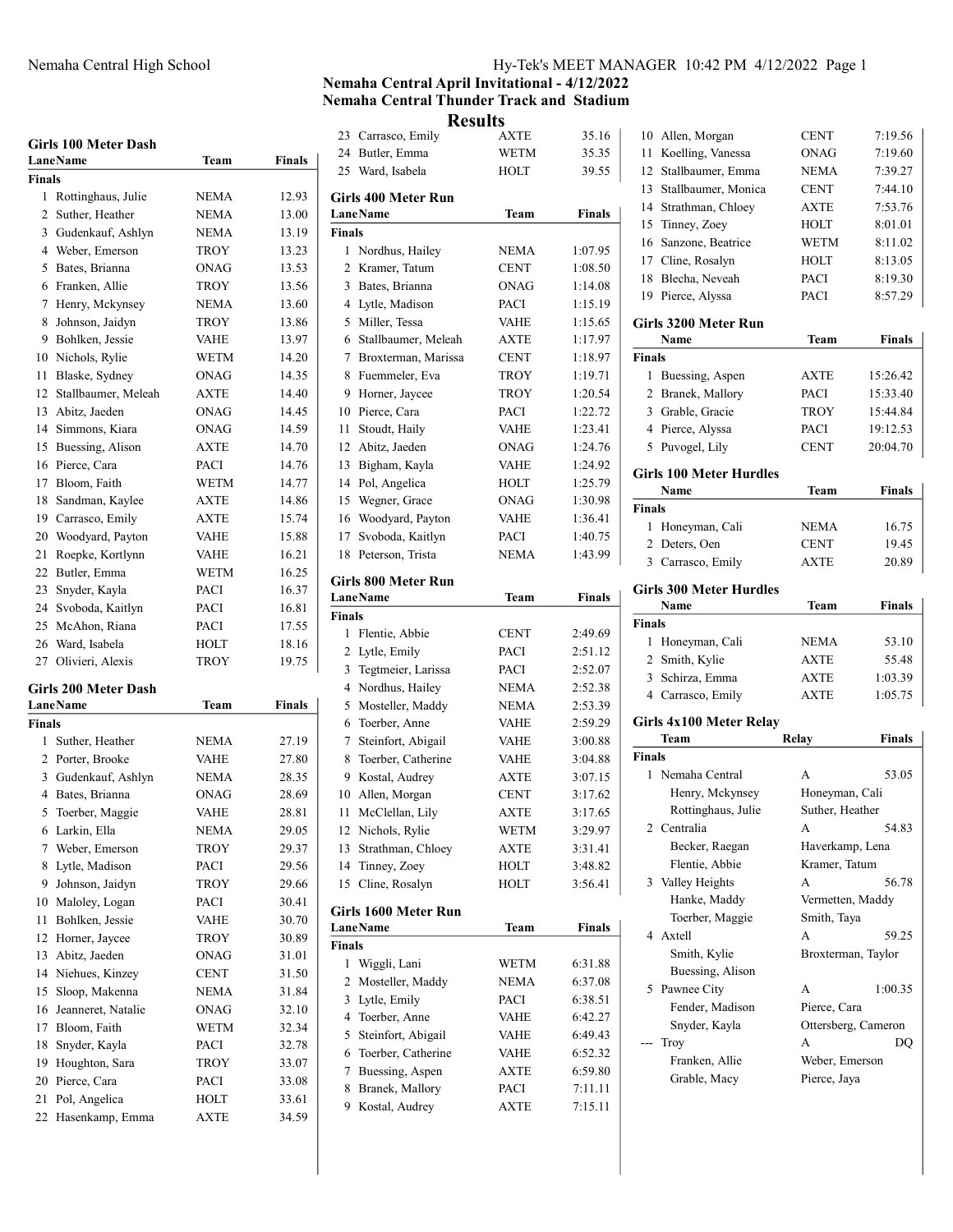|                    | Girls 4x400 Meter Relay<br>Team | Relay            | <b>Finals</b>      |  |
|--------------------|---------------------------------|------------------|--------------------|--|
| <b>Finals</b>      |                                 |                  |                    |  |
| 1                  | Valley Heights                  | A                | 4:33.04            |  |
|                    | Vermetten, Maddy                | Toerber, Maggie  |                    |  |
|                    | Smith, Taya                     | Porter, Brooke   |                    |  |
|                    | 2 Nemaha Central                | A                | 4:37.56            |  |
|                    | Suther, Heather                 |                  | Mosteller, Maddy   |  |
|                    | Larkin, Ella                    | Nordhus, Hailey  |                    |  |
|                    | 3 Centralia                     | А                | 4:43.72            |  |
|                    | Flentie, Abbie                  |                  | Haverkamp, Lena    |  |
|                    | Deters, Oen                     | Kramer, Tatum    |                    |  |
|                    | 4 Pawnee City                   | A                | 5:00.07            |  |
|                    | Lytle, Madison                  |                  | Tegtmeier, Larissa |  |
|                    | Maloley, Logan                  | Lytle, Emily     |                    |  |
| 5                  | Axtell                          | A                | 5:21.00            |  |
|                    | Sandman, Kaylee                 | Buessing, Alison |                    |  |
|                    |                                 |                  | Smith, Kylie       |  |
| 6                  | Troy                            | A                | 5:21.42            |  |
|                    | Franken, Allie                  | Grable, Gracie   |                    |  |
|                    | Johnson, Jaidyn                 | Grable, Macy     |                    |  |
|                    |                                 |                  |                    |  |
|                    | Girls 4x800 Meter Relay<br>Team | Relav            | Finals             |  |
| <b>Finals</b>      |                                 |                  |                    |  |
|                    | 1 Valley Heights                | A                | 11:29.81           |  |
|                    | Steinfort, Abigail              |                  | Toerber, Catherine |  |
|                    | Vermetten, Maddy                | Smith, Taya      |                    |  |
|                    | 2 Pawnee City                   | A                | 11:55.66           |  |
|                    | Lytle, Emily                    | Lytle, Madison   |                    |  |
|                    | Branek, Mallory                 |                  | Tegtmeier, Larissa |  |
| 3                  | Axtell                          | A                | 12:57.12           |  |
|                    | Buessing, Aspen                 | Schirza, Emma    |                    |  |
|                    | Sandman, Kaylee                 | Kostal, Audrey   |                    |  |
|                    |                                 |                  |                    |  |
|                    | Girls High Jump 4 or 5 alive    |                  |                    |  |
|                    |                                 |                  | <b>Finals</b>      |  |
|                    | Name                            | Team             |                    |  |
|                    |                                 |                  |                    |  |
| <b>Finals</b><br>1 | Becker, Raegan                  | <b>CENT</b>      | $4 - 10.00$        |  |
|                    | 2 Pierce, Jaya                  | <b>TROY</b>      | 4-08.00            |  |
| 3                  | Sloop, Makenna                  | <b>NEMA</b>      | J4-08.00           |  |
|                    | 4 Fender, Madison               | PACI             | 4-06.00            |  |

# Nemaha Central April Invitational - 4/12/2022 Nemaha Central Thunder Track and Stadium

|                | <b>Results</b>                     |             |               |
|----------------|------------------------------------|-------------|---------------|
| 2              | Fender, Madison                    | <b>PACI</b> | 7-06.00       |
| 3              | Stallbaumer, Hillary               | <b>NEMA</b> | 7-00.00       |
| $\overline{4}$ | Toerber, Maggie                    | VAHE        | J6-00.00      |
| 5              | Stoudt, Haily                      | <b>VAHE</b> | $J6-00.00$    |
| 6              | Feldkamp, Feryn                    | NEMA        | J6-00.00      |
|                | Girls Long Jump 4 Jumps var/       |             | <b>Finals</b> |
| <b>Finals</b>  | Name                               | Team        |               |
| 1              |                                    | <b>CENT</b> | 16-09.00      |
|                | Becker, Raegan                     | <b>NEMA</b> |               |
| 2              | Rottinghaus, Julie                 |             | 15-07.25      |
| 3              | Porter, Brooke                     | VAHE        | 15-06.00      |
| 4              | Henry, Mckynsey                    | NEMA        | J15-05.50     |
| 5              | Hanke, Maddy                       | <b>VAHE</b> | J15-05.50     |
| 6              | Honeyman, Cali                     | <b>NEMA</b> | 14-10.00      |
| 7              | Simmons, Kiara                     | <b>ONAG</b> | 14-00.75      |
| 8              | Grable, Gracie                     | <b>TROY</b> | 13-09.00      |
| 9.             | Jeanneret, Natalie                 | ONAG        | 13-08.25      |
| 10             | Bohlken, Jessie                    | <b>VAHE</b> | 13-07.75      |
| 11             | Nichols, Rylie                     | WETM        | 13-07.00      |
| 12             | Fuemmeler, Eva                     | TROY        | 13-02.00      |
|                | 13 Miller, Tessa                   | <b>VAHE</b> | 13-01.50      |
|                | 14 Fillmore, Taylor                | <b>WETM</b> | 13-00.75      |
|                | 15 Pol, Angelica                   | <b>HOLT</b> | 11-08.75      |
| ---            | Peterson, Trista                   | <b>NEMA</b> | <b>FOUL</b>   |
|                | Girls Triple Jump 4 Jumps var/     |             |               |
|                | Name                               | Team        | <b>Finals</b> |
|                |                                    |             |               |
| <b>Finals</b>  |                                    |             |               |
| 1              | Rottinghaus, Julie                 | NEMA        | 32-08.50      |
| 2              | Smith, Kylie                       | AXTE        | 31-05.75      |
| 3              | De Buen, Sabina                    | <b>NEMA</b> | 29-05.50      |
|                | 4 Sandman, Kaylee                  | <b>AXTE</b> | 28-08.00      |
| 5              | Grable, Macy                       | TROY        | 28-05.75      |
| 6              | Stoudt, Haily                      | <b>VAHE</b> | 26-00.25      |
|                | <b>Girls Shot Put 4 Throws var</b> |             |               |
|                | Name                               | Team        | <b>Finals</b> |
| <b>Finals</b>  |                                    |             |               |
| 1              | Yungeberg, Emma                    | VAHE        | 41-07.00      |
| 2              | Dalinghaus, Cami                   | NEMA        | 36-03.00      |
| 3              | Sperfslage, Kylee                  | NEMA        | 33-08.00      |
| 4              | Kostecka, Johnna                   | PACI        | 30-04.00      |
| 5              | Schirza, Emma                      | <b>AXTE</b> | 28-08.00      |
| 6              | Steinfort, Audra                   | <b>VAHE</b> | 27-06.00      |
| 7              | Ottersberg, Cameron                | PACI        | 27-05.50      |
| 8              | Broxterman, Taylor                 | <b>AXTE</b> | 27-04.00      |
| 9              | Bergman, Kyra                      | <b>CENT</b> | 27-02.50      |
| 10             | Bartel, Katina                     | HOLT        | 26-09.00      |
| 11             | Hasenkamp, Emma                    | AXTE        | 26-08.00      |
| 12             | Schmutz, Kenadie                   | PACI        | 26-04.00      |
| 13             | Claycamp, Kaitlyn                  | WETM        | 26-01.00      |
| 14             | Maloley, Logan                     | PACI        | 25-04.50      |
| 15             | Miller, Abigail                    | HOLT        | 25-01.00      |
| 16             | Larson, Karis                      | WETM        | 24-09.00      |

18 Foote, Kaylee WETM 23-02.00

| 19 Lybarger, Alliyah   | <b>AXTE</b> | 23-00.00 |
|------------------------|-------------|----------|
| 20 Tannahill, Karoline | <b>HOLT</b> | 22-10.00 |
| 21 Franken, Kamryn     | <b>TROY</b> | 22-09.00 |
| 22 Bohlken, Jessie     | VAHE        | 22-07.50 |
| 23 Vandiver, Rachel    | WETM        | 21-09.00 |
| 24 Bigham, Kayla       | VAHE        | 21-06.00 |
| 25 Jeschke, Caydence   | <b>TROY</b> | 20-08.00 |
| 26 Niehues, Kinzey     | <b>CENT</b> | 19-04.00 |
| 27 Peterson, Trista    | <b>NEMA</b> | 12-00.00 |

| <b>Girls Discus Throw 4 Throws var</b> |                        |             |               |  |
|----------------------------------------|------------------------|-------------|---------------|--|
|                                        | Name                   | Team        | <b>Finals</b> |  |
| <b>Finals</b>                          |                        |             |               |  |
| 1                                      | Yungeberg, Emma        | <b>VAHE</b> | 130-02        |  |
| 2                                      | Vermetten, Maddy       | <b>VAHE</b> | 119-08        |  |
| 3                                      | Schmutz, Kenadie       | <b>PACI</b> | 99-05         |  |
| $\overline{4}$                         | Kostecka, Johnna       | <b>PACI</b> | 96-03         |  |
|                                        | 5 Ohlsen, Katelyn      | <b>CENT</b> | $95-06$       |  |
| 6                                      | Larkin, Ella           | <b>NEMA</b> | $93 - 02$     |  |
| 7                                      | Dalinghaus, Cami       | <b>NEMA</b> | 86-07         |  |
| 8                                      | Broxterman, Taylor     | <b>AXTE</b> | 84-02         |  |
| 9                                      | Bergman, Kyra          | <b>CENT</b> | $83 - 03$     |  |
| 10                                     | Sperfslage, Kylee      | <b>NEMA</b> | 82-06         |  |
| 11                                     | Tannahill, Karoline    | <b>HOLT</b> | 79-05         |  |
| 12                                     | Claycamp, Kaitlyn      | <b>WETM</b> | 77-07         |  |
| 13                                     | Ware, Morissa          | <b>HOLT</b> | 76-06.50      |  |
| 14                                     | Strathman, Kenzie      | <b>WETM</b> | 75-11.50      |  |
|                                        | 15 Ottersberg, Cameron | <b>PACI</b> | 73-06.50      |  |
|                                        | 16 Schirza, Emma       | <b>AXTE</b> | 68-09.50      |  |
| 17                                     | Niehues, Kinzey        | <b>CENT</b> | 67-03.50      |  |
| 18                                     | Hasenkamp, Emma        | <b>AXTE</b> | 66-07.50      |  |
| 19                                     | Bartel, Katina         | <b>HOLT</b> | 63-02.50      |  |
| 20                                     | Woodyard, Paige        | <b>VAHE</b> | 59-03.50      |  |
| 21                                     | Vandiver, Rachel       | <b>WETM</b> | 56-04         |  |
| 22                                     | Lybarger, Alliyah      | <b>AXTE</b> | $53-10$       |  |
| 23                                     | Foote, Kaylee          | <b>WETM</b> | 53-07         |  |
| 24                                     | Franken, Kamryn        | <b>TROY</b> | $51-03$       |  |
|                                        | 25 Gonzalez, Elana     | <b>NEMA</b> | $43 - 04$     |  |
| 26                                     | McAhon, Riana          | <b>PACI</b> | 41-01.50      |  |
| 27                                     | Jeschke, Caydence      | <b>TROY</b> | $35 - 11$     |  |
|                                        |                        |             |               |  |

### Girls Javelin Throw 4 Throws var

|               | <b>Name</b>          | <b>Team</b> | <b>Finals</b> |
|---------------|----------------------|-------------|---------------|
| <b>Finals</b> |                      |             |               |
|               | 1 Yungeberg, Emma    | VAHE        | 145-07.50     |
| 2             | Deters, Oen          | <b>CENT</b> | 104-00.50     |
| 3             | Stallbaumer, Emma    | <b>NEMA</b> | $100 - 11$    |
| 4             | Stallbaumer, Hillary | <b>NEMA</b> | 96-00         |
| 5             | Sperfslage, Kylee    | <b>NEMA</b> | 92-06.50      |
| 6             | Dalinghaus, Cami     | <b>NEMA</b> | 81-09.50      |
| 7             | Blaske, Sydney       | ONAG        | 81-03.50      |
| 8             | Miller, Tessa        | VAHE        | 80-07         |
| 9             | Buessing, Alison     | <b>AXTE</b> | 80-06.50      |
|               | 10 Larson, Karis     | WETM        | 79-02         |
| 11            | Strathman, Kenzie    | WETM        | 78-07         |
| 12            | Weber, Emerson       | <b>TROY</b> | 78-03         |
| 13            | Steinfort, Audra     | VAHE        | 76-06.50      |

| aloley, Logan    |                | Lytle, Emily       |               |  |
|------------------|----------------|--------------------|---------------|--|
| e11              | A              | 5:21.00            |               |  |
| ndman, Kaylee    |                | Buessing, Alison   |               |  |
|                  | Smith, Kylie   |                    | $\frac{1}{2}$ |  |
|                  | A              | 5:21.42            | $\mathbf{1}$  |  |
| anken, Allie     | Grable, Gracie |                    | Ľ             |  |
| hnson, Jaidyn    | Grable, Macy   |                    | 11            |  |
| 800 Meter Relav  |                |                    | $\mathbf{1}$  |  |
| m                | Relay          | <b>Finals</b>      | 1:            |  |
|                  |                |                    |               |  |
| ey Heights       | A              | 11:29.81           | Gi            |  |
| einfort, Abigail |                | Toerber, Catherine |               |  |
| rmetten, Maddy   | Smith, Taya    |                    | Fir           |  |
|                  |                |                    |               |  |

| nee City          | А                                            | 11:55.66           |  |
|-------------------|----------------------------------------------|--------------------|--|
| tle, Emily        |                                              | Lytle, Madison     |  |
| ranek, Mallory    |                                              | Tegtmeier, Larissa |  |
| e11               |                                              | 12:57.12           |  |
| uessing, Aspen    | Schirza, Emma                                |                    |  |
| ممادح لاسميسانيين | $V_{\alpha}$ at all $\Lambda$ and $\mu$ axis |                    |  |

|               | Name                          | Team        | <b>Finals</b> |
|---------------|-------------------------------|-------------|---------------|
| <b>Finals</b> |                               |             |               |
| 1             | Becker, Raegan                | <b>CENT</b> | $4 - 10.00$   |
| 2             | Pierce, Jaya                  | <b>TROY</b> | 4-08.00       |
| 3             | Sloop, Makenna                | <b>NEMA</b> | J4-08.00      |
| 4             | Fender, Madison               | <b>PACI</b> | 4-06.00       |
| 5             | Broxterman, Marissa           | <b>CENT</b> | 4-04.00       |
| 6             | Kostal, Audrey                | <b>AXTE</b> | $4 - 02.00$   |
| 6             | deKoning, Sierra              | PACI        | $4 - 02.00$   |
| 8             | Abitz, Jaeden                 | ONAG        | 4-00.00       |
| 8             | Stallbaumer, Hillary          | <b>NEMA</b> | 4-00.00       |
|               | --- Toerber, Anne             | <b>VAHE</b> | NH            |
| $---$         | Feldkamp, Feryn               | <b>NEMA</b> | NH            |
|               | --- Porter, Brooke            | <b>VAHE</b> | <b>NH</b>     |
|               | --- Franken, Allie            | <b>TROY</b> | NΗ            |
|               | Girls Pole Vault 4 or 5 alive |             |               |
|               | Name                          | Team        | <b>Finals</b> |

| Team        | Finals  |
|-------------|---------|
|             |         |
| <b>CENT</b> | 8-00.00 |
|             |         |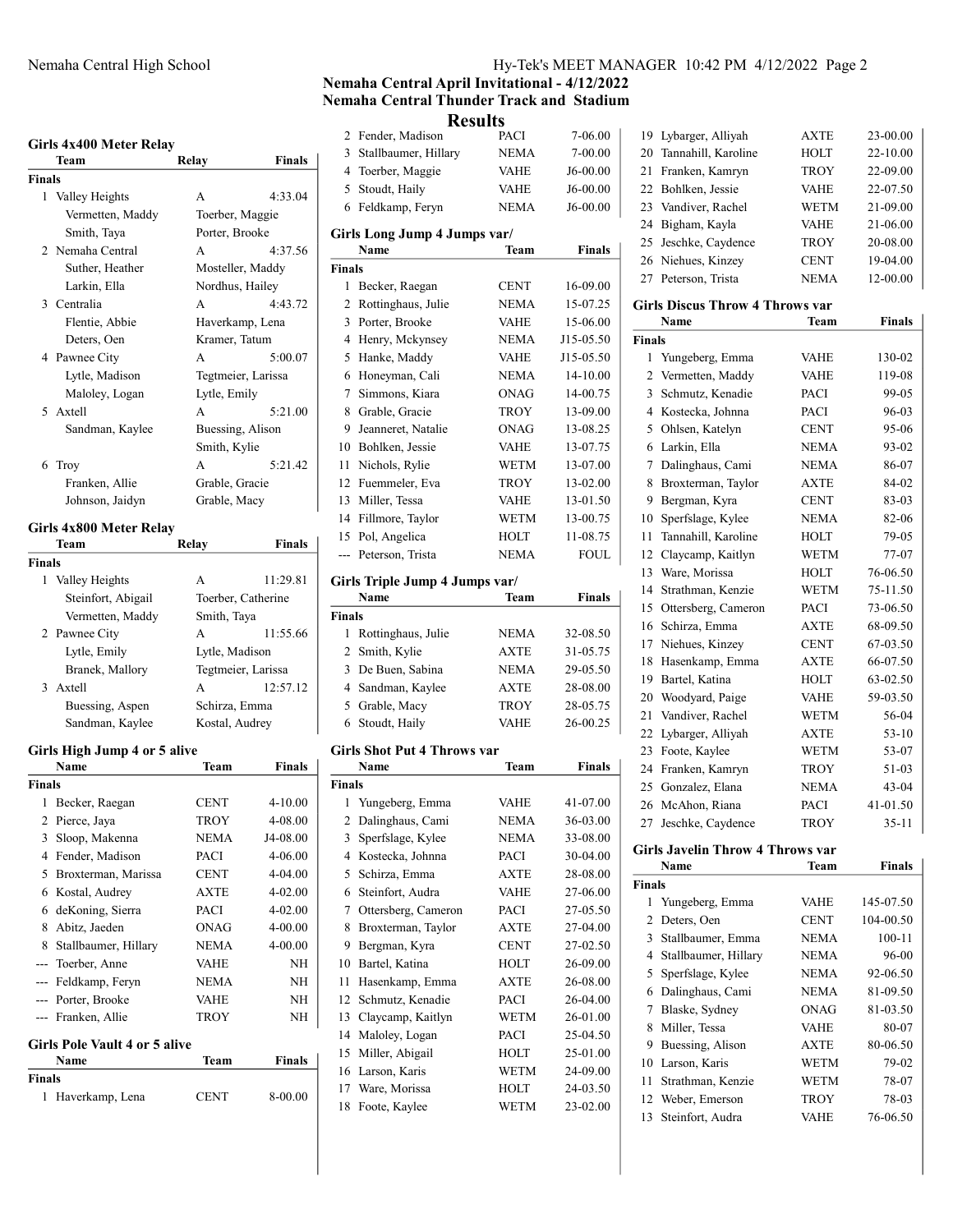#### Nemaha Central High School **Hy-Tek's MEET MANAGER** 10:42 PM 4/12/2022 Page 3

#### Nemaha Central April Invitational - 4/12/2022 Nemaha Central Thunder Track and Stadium  $\mathbf{D}$  such  $\mathbf{L}$

Finals ... (Girls Javelin Throw 4 Throws var) 14 Roepke, Kortlynn VAHE 75-07.50 15 Broxterman, Taylor AXTE 72-04 16 Ware, Morissa HOLT 69-04 17 Strathman, Chloey AXTE 67-00 18 Miller, Abigail HOLT 65-10 19 Niehues, Kinzey CENT 60-11 20 59-01 Franken, Kamryn TROY 21 Jeschke, Caydence TROY 58-10 22 Houghton, Sara TROY 56-11 23 Wegner, Grace ONAG 46-08 24 Olivieri, Alexis TROY 41-09.50 Boys 100 Meter Dash LaneName Team Finals Finals 1 11.04 L'Ecuyer, Trenton VAHE 2 Maloley, Andy PACI 11.25 3 Schmelzle, Brandon AXTE 11.26 4 Cain, Gavin NEMA 11.43 5 Hallauer, Eli HOLT 11.70 6 11.74 Altenburg, Logan HOLT 7 Rottinghaus, Carter NEMA 11.74 8 McWilliams, Sam NEMA 11.92 9 Bigham, Kaison VAHE 12.04 10 Fulkerson, Grant WETM 12.18 11 Meadows, Tanner VAHE 12.21 12 Batz, Lucas HOLT 12.45 13 Yungeberg, Damian VAHE 12.59 14 Barnett, Andrew TROY 12.69 15 Magnett, Dylan ONAG 12.71 16 McLaughlin, Jesse PACI 12.91 17 Strathman, Owen AXTE 13.03 18 Amon, Rylan HOLT 13.17 19 13.46 Deters, Sawyer AXTE 20 Rice, J.D. **ONAG** 13.55 21 Buessing, Grant AXTE 13.64 22 Haverkamp, Ben CENT 13.88 Boys 200 Meter Dash LaneName Team Finals Finals 1 22.85 L'Ecuyer, Trenton VAHE 2 Schmelzle, Brandon AXTE 23.67 3 Maloley, Andy PACI 24.35 4 Hallauer, Eli HOLT 24.52 5 Beardsley, Carter VAHE 24.72 6 24.93 Etherton, Christian TROY 7 25.48 Fulkerson, Grant WETM 8 25.58 Altenburg, Logan HOLT 9 Bigham, Kaison VAHE 25.71 10 Wimberly, Miles CENT 26.06 11 Menninga, Drew PACI 26.11 12 Bowe, Gannon TROY 26.23 13 Steinlage, Will CENT 26.82

14 Shuler, Ryan WETM 26.96

|                | Acsults                    |             |               |
|----------------|----------------------------|-------------|---------------|
| 15             | Strathman, Owen            | AXTE        | 27.29         |
|                | 16 Flentie, Jacob          | <b>CENT</b> | 27.30         |
|                | 17 Musyoki, Breckin        | AXTE        | 27.55         |
| 18             | Wagner, Tyrel              | VAHE        | 27.64         |
|                | 19 McLaughlin, Jesse       | PACI        | 28.11         |
|                | <b>Boys 400 Meter Run</b>  |             |               |
|                | <b>LaneName</b>            | Team        | <b>Finals</b> |
| <b>Finals</b>  |                            |             |               |
|                | 1 Maloley, Andy            | PACI        | 57.16         |
| $\mathbf{2}$   | Gyhra, Kyle                | PACI        | 59.38         |
| $\overline{3}$ | Tanking, Reese             | CENT        | 1:00.42       |
|                | 4 Gray, Logan              | VAHE        | 1:01.00       |
|                | 5 Menninga, Drew           | PACI        | 1:01.18       |
|                | 6 Buessing, Rilyn          | AXTE        | 1:01.72       |
|                | 7 Norris, Jeritt           | TROY        | 1:03.98       |
| 8              | Musyoki, Breckin           | <b>AXTE</b> | 1:07.34       |
|                | 9 McLaughlin, Jesse        | PACI        | 1:07.37       |
|                | 10 Shuler, Ryan            | <b>WETM</b> | 1:07.66       |
|                | 11 Ekstrum, Royce          | VAHE        | 1:08.22       |
|                | 12 Rice, J.D.              | ONAG        | 1:10.48       |
|                | 13 Shill, Liam             | VAHE        | 1:12.07       |
|                | 14 Sweet, Jacob            | VAHE        | 1:36.35       |
|                |                            |             |               |
|                | <b>Boys 800 Meter Run</b>  |             |               |
|                | <b>LaneName</b>            | Team        | <b>Finals</b> |
| <b>Finals</b>  |                            |             |               |
|                | 1 Farwell, Jett            | PACI        | 2:18.22       |
|                | 2 Bloom, Eric              | <b>WETM</b> | 2:19.05       |
|                | 3 Parker, Caden            | <b>VAHE</b> | 2:22.40       |
|                | 4 Gray, Logan              | VAHE        | 2:22.62       |
| 5              | Deitweiler, Isaac          | AXTE        | 2:24.28       |
|                | 6 Hermesch, Cole           | NEMA        | 2:29.62       |
| 7              | Heideman, Henry            | <b>CENT</b> | 2:36.39       |
| 8              | Nemecheck, Hudson          | VAHE        | 2:36.97       |
| 9              | Koch, Parker               | CENT        | 2:37.09       |
|                | 10 Koelling, Landon        | ONAG        | 2:37.55       |
|                | 11 Batz, Lucas             | HOLT        | 2:40.64       |
|                | 12 Korber, Chase           | <b>NEMA</b> | 2:43.70       |
| 13             | Slifer, Drake              | VAHE        | 2:45.44       |
|                | 14 Edelman, Cayden         | NEMA        | 2:48.76       |
| 15             | Szymankowski, Sam          | <b>NEMA</b> | 2:50.62       |
| 16             | Tanking, Reese             | CENT        | 2:59.26       |
|                | <b>Boys 1600 Meter Run</b> |             |               |
|                | <b>LaneName</b>            | Team        | Finals        |
| <b>Finals</b>  |                            |             |               |
| 1              | Buessing, Grady            | AXTE        | 5:09.64       |
| 2              | Langill, John              | <b>NEMA</b> | 5:11.47       |
| 3              | Gyhra, Bryce               | PACI        | 5:39.53       |
|                | 4 McHenry, Gavin           | PACI        | 5:46.09       |
| 5              | Mosteller, Lane            | <b>NEMA</b> | 5:51.76       |
| 6              | Shaughnessy, Gavin         | <b>AXTE</b> | 5:52.71       |
| 7              | Nemecheck, Hudson          | VAHE        | 5:54.22       |
| 8              | Cross, Carson              | <b>CENT</b> | 5:56.25       |
| 8              | Engelken, Race             | <b>CENT</b> | 5:56.25       |
| 10             | Koelling, Landon           | ONAG        | 5:57.44       |
|                |                            |             |               |

| 11             | Buessing, Blaise              | <b>AXTE</b>     | 6:06.90              |
|----------------|-------------------------------|-----------------|----------------------|
| 12             | Heideman, Brett               | <b>CENT</b>     | 6:12.76              |
| 13             | Wibroe, Storm                 | PACI            | 6:19.11              |
| 14             | Morrison, Trey                | <b>CENT</b>     | 6:22.59              |
| 15             | Pennington, Wyatt             | ONAG            | 6:24.13              |
| 16             | Szymankowski, Sam             | <b>NEMA</b>     | 6:29.37              |
| 17             | Myers, Colby                  | ONAG            | 6:36.69              |
| 18             | Colberg, Carter               | HOLT            | 7:00.77              |
| 19             | Barnett, Andrew               | <b>TROY</b>     | 7:13.69              |
| 20             | Lindeen, Kendrew              | <b>AXTE</b>     | 8:02.11              |
|                | <b>Boys 3200 Meter Run</b>    |                 |                      |
|                | LaneName                      | Team            | <b>Finals</b>        |
| <b>Finals</b>  |                               |                 |                      |
| 1              | Langill, John                 | <b>NEMA</b>     | 11:17.08             |
| 2              | Hanzlicek, Colby              | <b>WETM</b>     | 11:44.74             |
| 3              | McHenry, Gavin                | <b>PACI</b>     | 12:53.16             |
| $\overline{4}$ | Mosteller, Lane               | <b>NEMA</b>     | 12:59.33             |
| 5              | Shaughnessy, Gavin            | <b>AXTE</b>     | 13:00.16             |
| 6              | Engelken, Race                | <b>CENT</b>     | 13:16.86             |
| 7              | Buessing, Blaise              | <b>AXTE</b>     | 13:21.87             |
| 8              | Schultejans, Weston           | WETM            | 13:39.32             |
| 9              | Ruegge, Elijah                | <b>NEMA</b>     | 14:19.92             |
| 10             | Wibroe, Storm                 | <b>PACI</b>     | 14:33.28             |
|                | Pennington, Wyatt             |                 |                      |
| 11             | Colberg, Carter               | <b>ONAG</b>     | 14:44.23<br>16:21.13 |
| 12             |                               | HOLT            |                      |
| 13             | Lindeen, Kendrew              | <b>AXTE</b>     | 16:59.28             |
|                | <b>Boys 110 Meter Hurdles</b> |                 |                      |
|                | Name                          | Team            | <b>Finals</b>        |
| <b>Finals</b>  |                               |                 |                      |
| 1              | Myers, Casey                  | ONAG            | 17.18                |
|                | 2 Baker, Gavin                | PACI            | 18.54                |
| 3              | Kling, Anthony                | PACI            | 19.29                |
|                | 4 McHenry, Gavin              | <b>PACI</b>     | 20.48                |
| 5              | Scheibe, Noah                 | <b>AXTE</b>     | 20.53                |
| 6              | Thompson, Nick                | <b>CENT</b>     | 21.94                |
|                | <b>Boys 300 Meter Hurdles</b> |                 |                      |
|                | LaneName                      | Team            | Finals               |
| Finals         |                               |                 |                      |
| 1              | Myers, Casey                  | ONAG            | 45.18                |
|                | 2 Broxterman, Eli             | AXTE            | 48.14                |
|                | 3 Baker, Gavin                | PACI            | 48.86                |
|                | 4 Etherton, Christian         | TROY            | 49.07                |
|                | 5 Kling, Anthony              | PACI            | 49.17                |
|                | 6 McHenry, Gavin              | PACI            | 50.97                |
| 7              | Scheibe, Noah                 | AXTE            | 53.63                |
|                | <b>Boys 4x100 Meter Relay</b> |                 |                      |
|                | Team                          | Relay           | Finals               |
| Finals         |                               |                 |                      |
| 1              | Nemaha Central                | А               | 46.57                |
|                | Hermesch, Cole                | McWilliams, Sam |                      |
|                | Rottinghaus, Carter           | Cain, Gavin     |                      |
|                |                               |                 |                      |
|                |                               |                 |                      |
|                |                               |                 |                      |
|                |                               |                 |                      |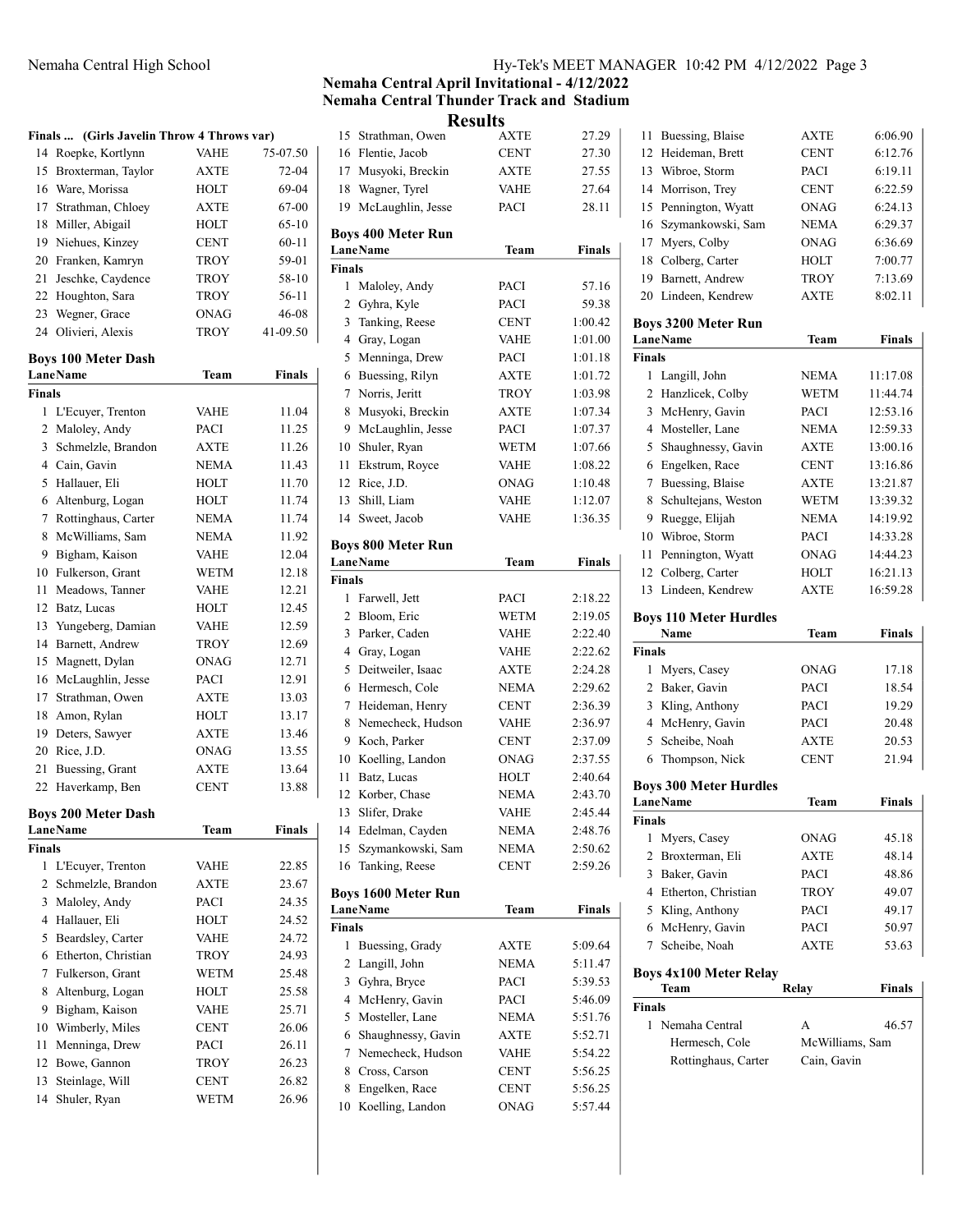#### Finals ... (Boys 4x100 Meter Relay)

| $max.$ $$ $10013$ $72100$ $10000$ $1000$ |                   |                   |
|------------------------------------------|-------------------|-------------------|
| 2 Valley Heights                         | A                 | 46.66             |
| Dewalt, Jayden                           |                   | Claycamp, Trayton |
| Parker, Caden                            |                   | L'Ecuyer, Trenton |
| 3 Holton                                 | A                 | 49.71             |
| Hallauer, Eli                            | Batz, Lucas       |                   |
| Amon, Rylan                              |                   | Altenburg, Logan  |
| 4 Axtell                                 | A                 | 49.78             |
| Buessing, Rilyn                          | Broxterman, Eli   |                   |
| Musyoki, Breckin                         | Deitweiler, Isaac |                   |
| 5 Centralia                              | A                 | 50.46             |
| Ronnebaum, Derek                         | Wimberly, Miles   |                   |
| Flentie, Jacob                           | Blagg, Nick       |                   |
| 6 Pawnee City                            | A                 | 51.08             |
| Menninga, Drew                           | Baker, Gavin      |                   |
| Johnson, Hunter                          |                   | McLaughlin, Jesse |

### Boys 4x400 Meter Relay

|        | <b>Team</b>       | Relay             | <b>Finals</b> |
|--------|-------------------|-------------------|---------------|
| Finals |                   |                   |               |
| 1      | Pawnee City       | A                 | 3:50.20       |
|        | Maloley, Andy     | Farwell, Jett     |               |
|        | Gyhra, Kyle       | Kling, Anthony    |               |
|        | 2 Valley Heights  | A                 | 3:57.15       |
|        | L'Ecuyer, Trenton | Dewalt, Jayden    |               |
|        | Claycamp, Trayton | Parker, Caden     |               |
|        | 3 Axtell          | A                 | 4:00.30       |
|        | Broxterman, Eli   | Buessing, Evan    |               |
|        | Buessing, Rilyn   | Deitweiler, Isaac |               |
|        | 4 Centralia       | A                 | 4:16.92       |
|        | Koch, Parker      | Reinecke, Brock   |               |
|        | Heideman, Henry   | Tanking, Reese    |               |
|        |                   |                   |               |

### Boys 4x800 Meter Relay

|        | Team              | Relay           | <b>Finals</b>     |
|--------|-------------------|-----------------|-------------------|
| Finals |                   |                 |                   |
|        | 1 Axtell          | A               | 9:35.24           |
|        | Deitweiler, Isaac | Heinen, Daltyn  |                   |
|        | Buessing, Evan    | Buessing, Grady |                   |
|        | 2 Pawnee City     | A               | 9:38.21           |
|        | Farwell, Jett     |                 | Menninga, Drew    |
|        | Gyhra, Bryce      | Gyhra, Kyle     |                   |
|        | 3 Valley Heights  | A               | 9:55.50           |
|        | Claycamp, Trayton | Parker, Caden   |                   |
|        | Gray, Logan       |                 | Nemecheck, Hudson |
|        | 4 Centralia       | A               | 10:27.85          |
|        | Heideman, Henry   | Koch, Parker    |                   |
|        | Heideman, Brett   |                 | Reinecke, Brock   |
|        | 5 Nemaha Central  | A               | 10:30.54          |
|        | Mosteller, Lane   | Hermesch, Cole  |                   |
|        | Korber, Chase     |                 | Edelman, Cayden   |
|        |                   |                 |                   |

### Boys High Jump 4 or 5 alive

| Name           | Team        | <b>Finals</b> |
|----------------|-------------|---------------|
| Finals         |             |               |
| 1 Myers, Casey | <b>ONAG</b> | J5-04.00      |

### Nemaha Central High School Hy-Tek's MEET MANAGER 10:42 PM 4/12/2022 Page 4

# Nemaha Central April Invitational - 4/12/2022 Nemaha Central Thunder Track and Stadium

|          | <b>Results</b>                              |                            |                      |
|----------|---------------------------------------------|----------------------------|----------------------|
| 2        | Bowe, Gannon                                | <b>TROY</b>                | J5-02.00             |
| 3        | Kling, Anthony                              | <b>PACI</b>                | $J5-02.00$           |
|          | 4 Rice, J.D.                                | ONAG                       | J5-02.00             |
| 5        | Hermesch, Cole                              | NEMA                       | J5-00.00             |
| 6        | Slifer, Drake                               | <b>VAHE</b>                | J5-00.00             |
|          | <b>Boys Pole Vault 4 or 5 alive</b><br>Name | Team                       | Finals               |
| Finals   |                                             |                            |                      |
| 1        | Hilbert, Mo                                 | <b>NEMA</b>                | J10-06.00            |
| 2        | Ronnebaum, Derek                            | <b>CENT</b>                | J10-06.00            |
| 3        | Dewalt, Jayden                              | <b>VAHE</b>                | 9-06.00              |
|          | 4 Scheibe, Noah                             | AXTE                       | J9-00.00             |
| 5        | Flentie, Jacob                              | <b>CENT</b>                | J9-00.00             |
|          | 6 Langill, John                             | NEMA                       | 8-00.00              |
| 6        | Haverkamp, Ben                              | <b>CENT</b>                | 8-00.00              |
|          |                                             |                            |                      |
|          | Boys Long Jump 4 jumps var/                 |                            |                      |
|          | Name                                        | Team                       | Finals               |
| Finals   |                                             |                            |                      |
| 1        | Schmelzle, Brandon                          | AXTE                       | 21-03.75             |
| 2        | McWilliams, Sam                             | <b>NEMA</b>                | 20-07.00             |
| 3        | Beardsley, Carter                           | VAHE                       | 20-00.50             |
|          | 4 Cain, Gavin                               | <b>NEMA</b>                | 19-10.50             |
| 5        | Farwell, Jett                               | <b>PACI</b>                | 19-04.25             |
|          | 6 Norris, Jeritt                            | <b>TROY</b>                | 19-01.75             |
| 7        | Bloom, Eric                                 | <b>WETM</b>                | 19-01.00             |
| 8        | Rottinghaus, Carter                         | <b>NEMA</b>                | 19-00.25             |
| 9        | Morris, Brogan                              | TROY                       | 18-01.50             |
| 10       | Hackler, Storm                              | WETM                       | 18-00.00             |
| 11       | Rice, J.D.                                  | ONAG                       | 17-09.25             |
| 12<br>13 | Yungeberg, Damian                           | <b>VAHE</b><br><b>AXTE</b> | 17-06.25<br>16-09.25 |
| 14       | Buessing, Rilyn<br>Koelling, Landon         | ONAG                       | 16-06.50             |
| 15       | Fulkerson, Grant                            | WETM                       | 16-04.50             |
| 16       | Heideman, Henry                             | <b>CENT</b>                | 16-03.00             |
| 17       | Morrison, Trey                              | <b>CENT</b>                | 15-02.75             |
| 18       | Shill, Liam                                 | VAHE                       | 11-06.00             |
| ---      | Bowe, Gannon                                | <b>TROY</b>                | <b>FOUL</b>          |
|          | Boys Triple Jump 4 Jumps var/               |                            |                      |
|          | Name                                        | Team                       | Finals               |
| Finals   |                                             |                            |                      |
| 1        | Carls, Jacob                                | WETM                       | 43-08.50             |
| 2        | Schmelzle, Brandon                          | <b>AXTE</b>                | 41-02.25             |
| 3        | Myers, Colby                                | <b>ONAG</b>                | 40-08.25             |
|          | 4 McWilliams, Sam                           | <b>NEMA</b>                | 40-05.50             |
| 5        | Beardsley, Carter                           | VAHE                       | 39-05.50             |
| 6        | Bloom, Eric                                 | <b>WETM</b>                | 39-04.75             |
| 7        | Cain, Gavin                                 | NEMA                       | 39-01.50             |
| 8        | Rottinghaus, Carter                         | <b>NEMA</b>                | 38-03.50             |
| 9        | Norris, Jeritt                              | TROY                       | 37-07.25             |
| 10       | Morris, Brogan                              | TROY                       | 36-07.25             |
| 11       | Nolan, Ace                                  | VAHE                       | 35-00.50             |
| 12       | Flentie, Jacob                              | <b>CENT</b>                | 34-01.50             |
| 13       | Johnson, Hunter                             | PACI                       | 33-10.75             |
| 14       | Baker, Gavin                                | <b>PACI</b>                | 33-05.50             |

| 15                                | Ruegge, Elijah                        | NEMA         | 29-05.75           |  |
|-----------------------------------|---------------------------------------|--------------|--------------------|--|
| <b>Boys Shot Put 4Throws var/</b> |                                       |              |                    |  |
|                                   | Name                                  | Team         | Finals             |  |
| <b>Finals</b>                     |                                       |              |                    |  |
| 1                                 | Deters, Connor                        | NEMA         | 53-02.00           |  |
| 2                                 | Bass, Holden                          | <b>NEMA</b>  | 48-03.00           |  |
| 3                                 | Deters, Sawyer                        | <b>AXTE</b>  | 41-06.00           |  |
| 4                                 | Gonzalez, Joshua                      | <b>NEMA</b>  | 40-08.00           |  |
| 5                                 | Clary, Kemper                         | <b>TROY</b>  | 39-03.00           |  |
| 6                                 | Strathman, Owen                       | <b>AXTE</b>  | 38-10.00           |  |
| 7                                 | Johnson, Hunter                       | <b>PACI</b>  | 36-05.00           |  |
| 7                                 | Thompson, Nick                        | <b>CENT</b>  | 36-05.00           |  |
| 9                                 | Wagner, Tyrel                         | VAHE         | 35-06.00           |  |
|                                   | 10 Claycamp, Kaden                    | <b>WETM</b>  | 34-06.00           |  |
| 11                                | Buessing, Grant                       | <b>AXTE</b>  | 33-08.00           |  |
| 12                                | Huyett, Jace                          | <b>HOLT</b>  | 33-00.00           |  |
| 13                                | Huyett, Jacob                         | HOLT         | 32-09.00           |  |
| 13                                | Magnett, Dylan                        | ONAG         | 32-09.00           |  |
| 15                                | Cross, Carson                         | <b>CENT</b>  | 32-04.00           |  |
| 16                                | Hartman, Jack                         | TROY         | 31-05.00           |  |
| 17                                | Sweet, Jacob                          | <b>VAHE</b>  | 30-06.00           |  |
| 18                                | Bigham, Kaison                        | <b>VAHE</b>  | 29-07.00           |  |
| 19                                | Jost, Collin                          | NEMA         | 28-02.00           |  |
|                                   | 20 Fisher, Mason                      | PACI         | 28-01.00           |  |
| 21                                | Hegarty, Hayden                       | TROY         | 27-00.00           |  |
|                                   | 22 Haefke, John                       | <b>VAHE</b>  | 26-02.00           |  |
|                                   | 23 Cundell, Ethan                     | HOLT         | 24-08.00           |  |
|                                   | 24 Koch, Parker                       | <b>CENT</b>  | 23-07.00           |  |
| 25                                | McLintock, Reese                      | HOLT         | 22-07.00           |  |
|                                   | <b>Boys Discus Throw 4 Throws var</b> |              |                    |  |
|                                   | Name                                  | Team         | <b>Finals</b>      |  |
| <b>Finals</b>                     |                                       |              |                    |  |
| 1                                 | Deters, Connor                        | <b>NEMA</b>  | 148-10             |  |
|                                   | 2 Osborne, Simon                      | <b>PACI</b>  | 141-00             |  |
| 3                                 | Bass, Holden                          | <b>NEMA</b>  | 133-11             |  |
|                                   | 4 Wommack, Kyler                      | <b>WETM</b>  | 115-06.50          |  |
| 5                                 | Talley, Treydon                       | <b>CENT</b>  | 114-07             |  |
| 6                                 | Steinlage, Will                       | <b>CENT</b>  | 112-02.50          |  |
| 7                                 | Buessing, Grant                       | AXTE         | 110-04             |  |
| 8                                 | Reinecke, Brock                       | <b>CENT</b>  | 103-09             |  |
| 9                                 | Deters, Sawyer                        | AXTE         | 95-03              |  |
| 10                                | Bigham, Kaison                        | VAHE         | 92-01              |  |
| 11                                | Claycamp, Kaden                       | WETM         | 87-09.50           |  |
| 12                                | Jost, Collin                          | <b>NEMA</b>  | 87-00              |  |
| 13                                | Strathman, Owen<br>Johnson, Hunter    | <b>AXTE</b>  | 84-05              |  |
| 14<br>15                          |                                       | PACI<br>VAHE | 81-10.50<br>81-09  |  |
| 16                                | Wagner, Tyrel<br>Huyett, Jacob        | HOLT         | 80-10.50           |  |
| 17                                | Huyett, Jace                          |              |                    |  |
|                                   | Fisher, Mason                         | HOLT         | 78-07<br>76-05.50  |  |
| 18<br>19                          | Amon, Rylan                           | PACI<br>HOLT | 74-11.50           |  |
| 20                                |                                       |              |                    |  |
| 21                                | Thompson, Nick<br>Shuler, Ryan        | CENT<br>WETM | 74-05<br>$70 - 03$ |  |
| 22                                | Cundell, Ethan                        | HOLT         | 69-03.50           |  |
| 23                                | Haefke, John                          | VAHE         | 50-11              |  |
|                                   |                                       |              |                    |  |